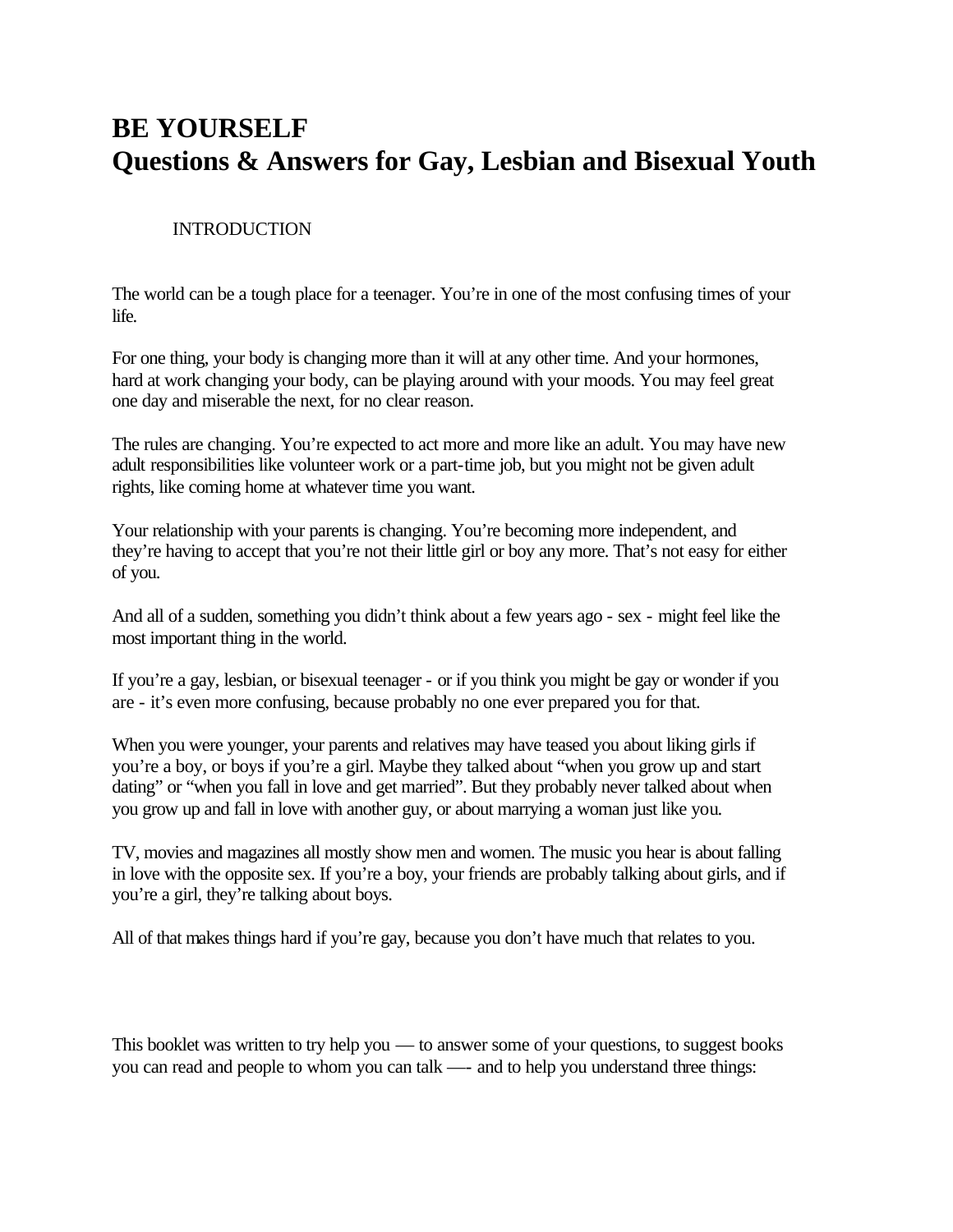One: Being gay, lesbian or bisexual is a normal and healthy way to be. It's one part of who you are — like being tall or short, black or white or Asian or Latino.

Two: It takes time to know who you are. It's OK to be confused, it's okay to be unsure whether you're gay or straight, and it's okay to take your time finding out. There's no need to rush.

Three: You're not alone. Right now, there are tens of thousands of other teenagers, all thinking they're gay or wondering if they're gay, all wondering if they're the only one, all trying to find someone to talk to about it. Hundreds of thousands more, however have already traveled that road.

One of them or another helpful person will be on the other end of the line if you call any of the numbers at the back of this book. They're people with whom you can talk openly, compare notes, and ask advice.

The questions other teens have had about being gay shape this booklet. We hope it will help you find your own answers.

I THINK I MIGHT BE GAY, BUT WHAT IF I DON'T KNOW FOR SURE?

THE SHORT ANSWER: You'll know when you know. It could take a while, and there's no need to rush.

Some gay people say that, from the time they were very young - even just five or six — they "felt different". They didn't share the grade-school crushed about which friends talked, or they had crushes on friends of their own sex — and no seemed to be talking about that.

Often, they say, it took a while to put a name to their feelings — to begin to think of themselves as gay, or lesbian, or bisexual. But when they started thinking in those words, it made sense — it fit with the feelings they'd had growing up.

Many other people, though, don't begin to figure out their sexual orientation until they're teenagers or even adults —- and it can be confusing.

At some point, almost everybody gets a "crush" on someone of the same sex, like a great teacher or a friend's older sister or brother. Almost everybody's "best friend" is of the same sex. But none of that means you're gay.

One or two sexual experiences with someone of the same sex may not mean you're gay, either —- just as one or two sexual experiences with someone of the opposite sex may not mean you're straight. Many gay people have some sexual experiences with the opposite gender, and many straight people have some sexual experiences with their own gender.

It's important to know, too, that you can be a virgin or not be sexually active and still know that you're gay. Your feelings and your emotional and physical attractions will help tell you who you are.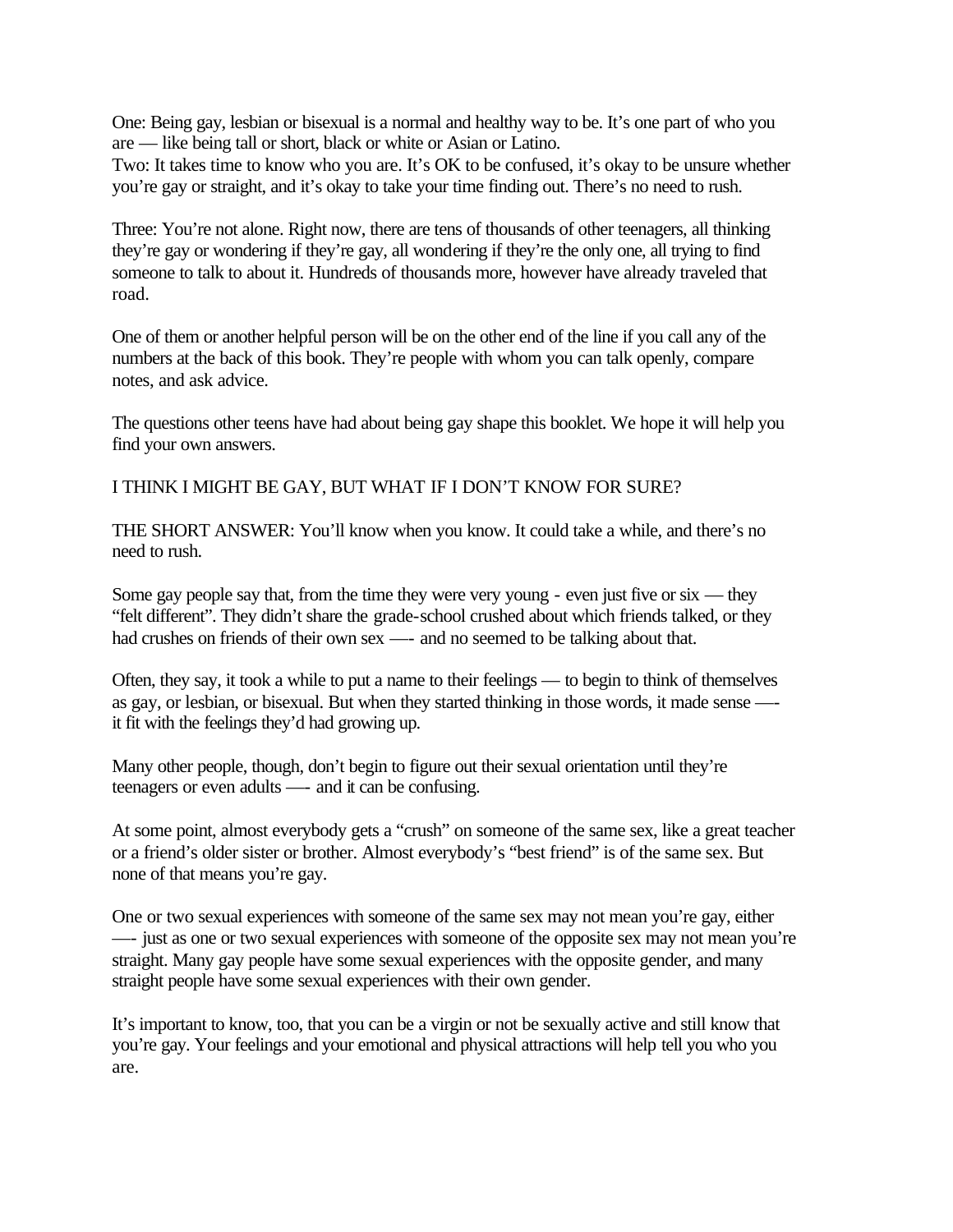Our sexuality develops over time. Don't worry if you aren't sure. The teen years are a time of figuring out what works for you, and crushes and experimentation are often part of that. Over time, you'll find that you're drawn mostly to men or women — or both — and then you'll know. You don't have to label yourself today.

If you think you're gay, lesbian or bisexual, don't be afraid of it, and don't hide your feelings from yourself. All that does is keep you from figuring out your sexual identity —- from figuring yourself out.

### I DON'T SEE ANYTHING THAT SAYS OTHER PEOPLE ARE GAY. AM I THE ONLY ONE?

#### THE SHORT ANSWER : No

Dr. Alfred Kinsey, the world's best-known sex researcher, concluded from his research that almost nobody is purely straight or gay. He found that most people have some attraction to the same sex during their lives, and that many people have some sexual experiences with the same sex, or with both sexes.

Think of it as a range, or "sexual continuum". At one end of the range are many people are many people who are attracted to the same sex. At another end of the range are many people who are attracted only to the opposite sex. And in between are people who are attracted to both sexes. So wherever you are on that continuum, you've got plenty of company. Some estimates say that one in every ten people is gay.

There are gay people all around you - you just can't tell who they are. They're white, black, Asian, Hispanic, and native American. They're Jewish, Catholic, Protestant, and Buddhist. They're old and young, rich and poor. They're doctors and nurses, construction workers, teachers and students. Secretaries, ministers and rabbis, store clerks, mechanics, business people, police officers, politicians, and athletes.

And when they were teenagers, most of them probably felt the same way you do. If you get to feeling you're all by yourself, just remember: singer k.d. Lang probably felt that way too. And Elton John. And tennis star Martina Navratilova. And Congressman Gerry Studds. And thousands and thousands of other people.

#### IS IT NORMAL TO BE GAY?

THE SHORT ANSWER: Yes. Being gay is as natural, normal, and healthy as being straight.

No one knows exactly how human sexual orientation - gay or straight - is determined. Most experts think it's a matter of genetics, biology and environment - that a person's sexual orientation could be set before birth or as early as two or three years old.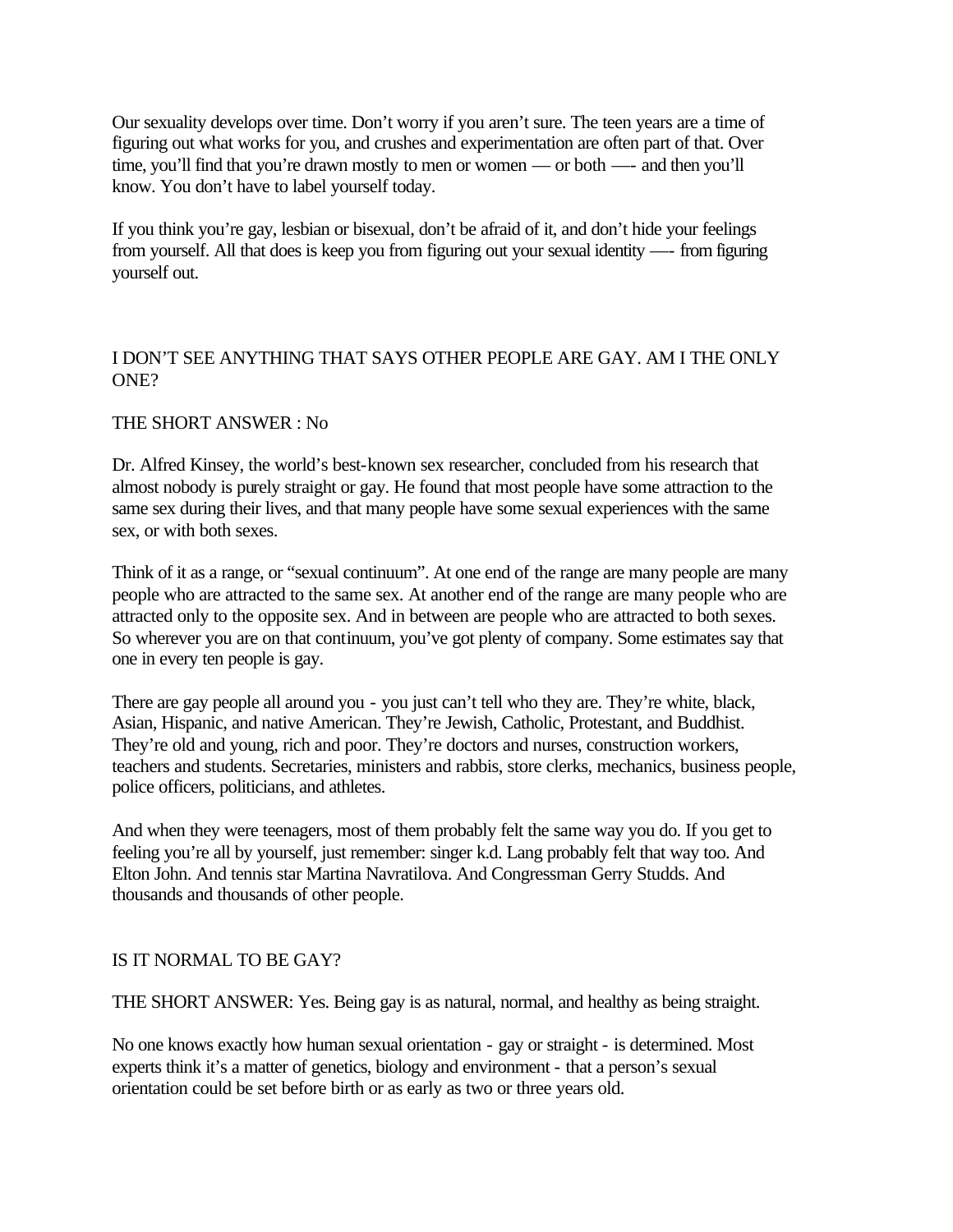Dr. Richard Pillard, a psychiatrist at Boston University School of Medicine, points out that homosexuality exists "in virtually every animal species that has been exhaustively studied". Homosexuality is as much a part of nature as heterosexuality.

Not only is it as natural, it's as healthy to be gay as to be straight - no matter what some people might tell you. The American Psychiatric Association declared in 1973 that homosexuality is not a mental disorder or disease, and the American Psychological Association says that it would be unethical to try to change a gay person's sexual orientation.

Many other people besides scientist, psychologists and psychiatrists now understand that, too. Ann Landers, the advice columnist, recently wrote: "It never ceases to amaze me in this day and age, so many people fail to understand that homosexuality is not a lifestyle that is chosen. That 'choice' was made at birth".

So if you're wondering why you're gay, the answer is that some people are gay and some people are straight just as some people have blue eyes and some people have brown eyes. It's not something that anyone can chose to be or not to be. It's just one more piece of who you are.

### I THOUGHT GAY PEOPLE ACT CERTAIN WAYS. IF I DON'T FIT A STEREOTYPE, AM I STILL GAY?

THE SHORT ANSWER: Ignore the stereotypes. Some people fit them, some don't. Be yourself.

Gay people, like straights, act all kinds of ways. Stereotypes arise out of ignorance and prejudice. Sometimes a stereotype about a group doesn't fit anyone in that group. Sometimes it fits a few people, sometimes more. Bit a stereotype never fits everyone in any group.

For example, you might hear that gay men are "effeminate". Well, for just a few recent examples that show how ridiculous and untrue that statement is - what about Dave Kopay, who played NFL football for 10 years, or Olympic gold medalist diver Greg Louganis? Both men are gay along with many other famous athletes. What about the openly gay police officers in major cities? What about Joe Steffan, one of the most decorated Navy cadets of the last few years/ And what about Bob Jackson-Paris, former Mr. Universe?

You'll also probably hear about transvestites and transsexuals. Transvestites are people who like to dress like members of the opposite sex. Most transvestites are actually straight. Transsexuals are people who want to change their gender through surgery, and then live their lives just like any other man or woman. Being gay doesn't make you a transvestite or a transsexual, and being a transvestite or transsexual doesn't make you gay. (For more information on transgender people, ask the organizations in the resources directory of this booklet for referrals).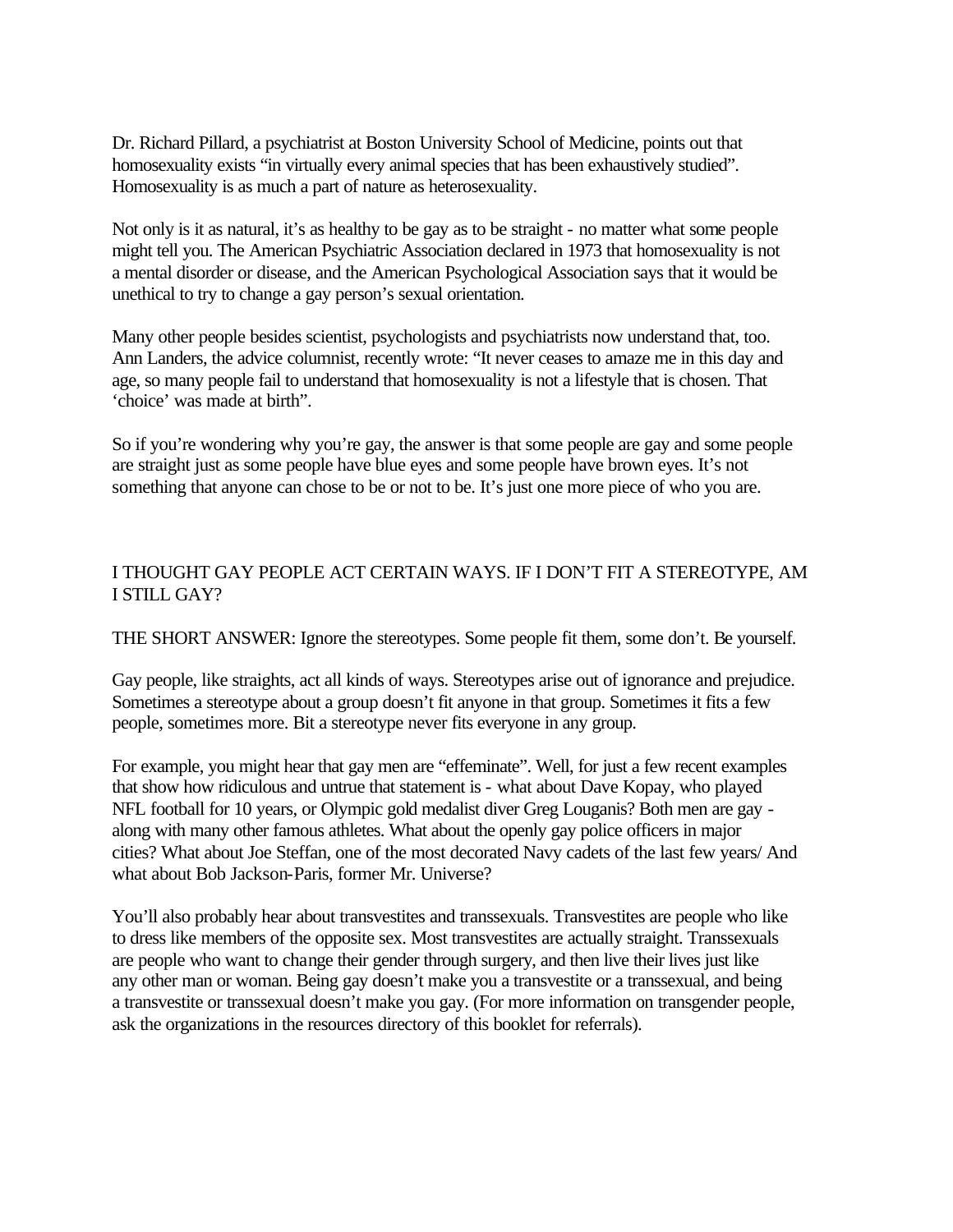Some people react to stereotypes by trying to act just the opposite. Some straight males who aren't sure of their sexuality may act super macho, as do some gay men who are afraid of being identified as gay, or "outed". Some lesbian women act very feminine for the same reason.

Remember - you don't need to prove anything to anybody. Just be yourself.

#### DO I NEED TO WORRY ABOUT HIV and AIDS?

THE SHORT ANSWER: Everybody has to be informed about HIV and AIDS.

Being young doesn't protect you from getting AIDS. A lot of people in their 20s and 30s who are dying from AIDS today became infected when they were teenagers. It's not who you are - gay or straight, male or female, black or white - but what you do that puts you at risk for HIV infection.

AIDS is a disease caused by a virus. That virus, named HIV, destroys the body's immune system, making a person susceptible to fatal illnesses or infections. There is no known cure, and there is no vaccine that prevents AID.

There are three main ways you can become infected with HIV: (1) by having unprotected sex with an infected person; (2) by sharing drug needles or syringes with an infected person; or (3) an infected woman cam pass the virus to her baby during pregnancy or birth.

Also, you can't judge by appearances whether someone has the HIV virus or not. The virus can be inactive as long as ten years. Someone who appears healthy could still be affected.

You can protect yourself, though. Do not share needles or syringes, If you are shooting or using street drugs, seek professional help from a local clinic. The one sure way to avoid HIV infection through sex is not to have sex, And gay or straight, if you are sexually active, learn about "safer sex" to protect yourself. Some safe sex practices include using latex condoms or dental dams to stop the HIV virus.

It is not within the scope of this booklet, however, to give a complete overview of HIV/AIDS and safer sex. For more information, contact one of the organizations or AIDS hotlines in the resources list.

#### WILL I BE ACCEPTED?

THE SHORT ANSWER: Some people will accept you and some won't.

Prejudice and discrimination are everywhere in America, and around the world. There's prejudice against blacks , against women, against older people against any group you can name. Women weren't allowed to vote in the United States until early in the 1900s

"I was afraid because our society thought they weren't smart enough. While the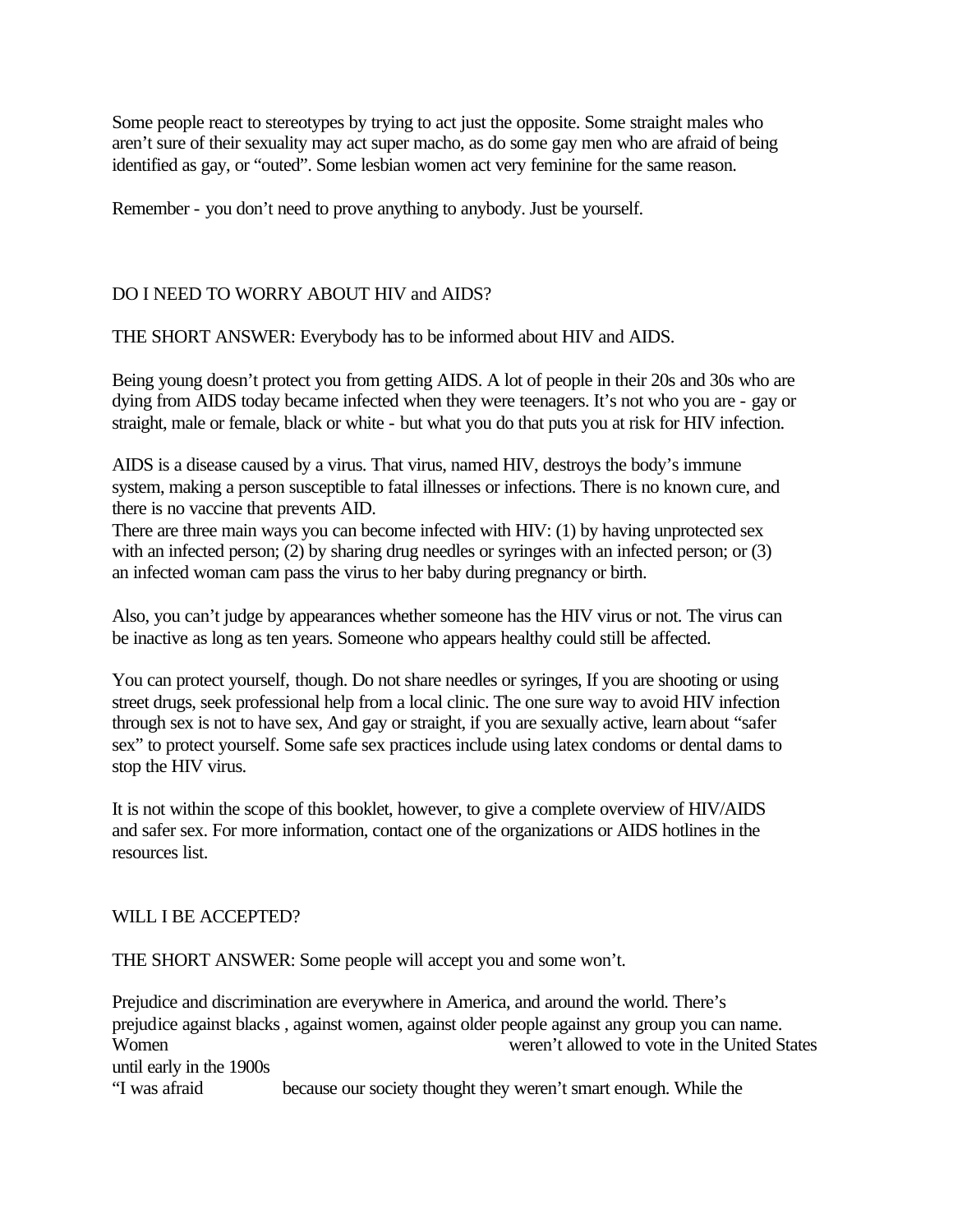| until I found | Suffragette movement - and later the women's - helped to change that    |
|---------------|-------------------------------------------------------------------------|
| the phone     | kind of thinking, women still encountered discrimination on the job, on |
| number for a  | the streets, in politics, and in the home. It takes time to overcome    |
| gay helpline. | Prejudice and change attitudes.                                         |
| I was happy   |                                                                         |
| to find other | If you are gay, you're going to run into prejudice. Our society has a   |
| people in     | "heterosexual assumption". We're taught - by our families, our schools, |
| town who      | our religions and the media - to assume that everyone is straight, and  |
| were gay"     | we're often influenced to discriminate against those who aren't. That   |
|               | "assumption" has begun to change only recently.                         |

The prejudice you run into could be fairly mild, like people assuming you're straight when you're not, and embarrassing you with their mistake. But it could be much worse. Gays are at risk to be beaten up, kicked out of their homes, and fired from their jobs - just for being gay. People often fear what they don't understand, and hate what they fear. That's the basis of prejudice and, when it's aimed at gays, it's called "homophobia".

Homophobia is being challenged, however, as more and more people are learning that being gay is as normal and healthy as being straight. Attitudes are starting to change partly because gay people - like women, Jews and blacks did before them - are beginning to stand up and say, "I'm gay and I'm proud". Attitudes are changing also because other people are standing up with gays to say, "These gay people are my friends, or my children, or my brothers - and I'm proud of them".

### I FEEL SO ALONE, WHO CAM I TALK TO?

THE SHORT ANSWER: If you feel alone, you are alone - and you don't need to be. There are people out there who can help.

Unless their parents have been very open with them about sex, most teenagers can feel guilty and ashamed of any sexual feelings and experiences, straight or gay. Some adults have a hard time with their sexual thoughts, so it's not surprising that teenagers do, too.

On top of that, it's not easy to discover that you are gay. The prejudice that exists in our society can make you want to hide the way you feel, even from yourself. And that can make you feel isolated and all alone.

The best thing you can do is find someone to talk to that you can trust.

|                | Maybe that's someone you already know - a friend, parent, brother or sister or a friend's |
|----------------|-------------------------------------------------------------------------------------------|
| "My school"    | you confided in the past, whom you know you can trust again                               |
| is liberal and |                                                                                           |
| it was still   | But, right now, until you're comfortable and happy with                                   |
| tough coming   | yourself, avoid talking with anyone who you think might                                   |
| out. Come out  | judge you or anyone who might be anti-gay. You could                                      |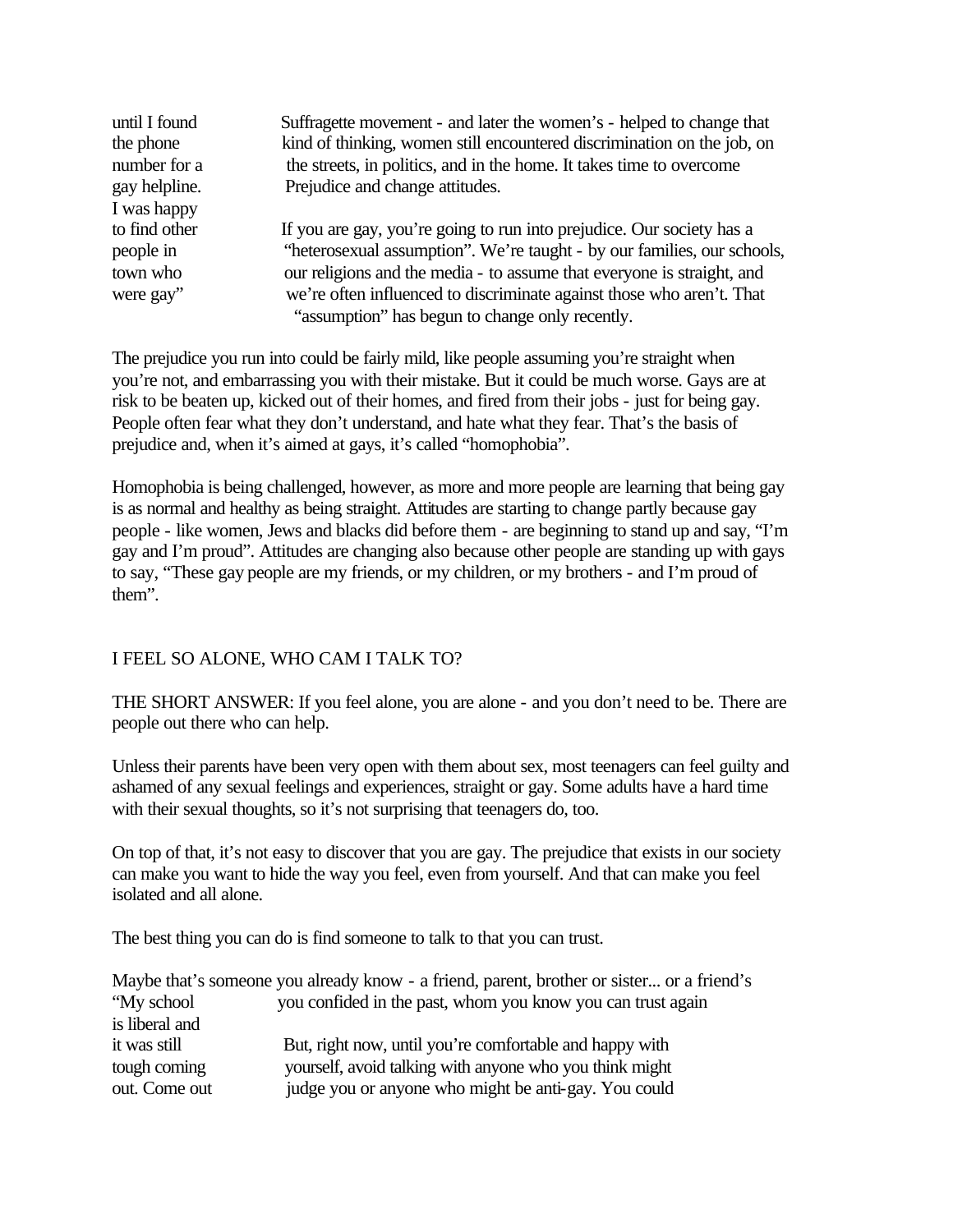where you possibly check out people's reactions by bringing up the feel safe" the subject of homosexuality in general. Ask questions like: "I saw gay and whose parents threw her out of the house. Why would they do that?"

When you ask questions like this, however, you have to realize that people's responses aren't personal comments about you. They don't know the real intent of your questions. They might have negative comments about gay people in this situation, but respond very differently about you being gay.

If you don't know anyone with whom you're comfortable talking, who will be supportive and understanding, start by calling one of the helpline numbers or organizations listed in the back of this brochure. You can talk to a teenager or an adult. You don't have to give your name, and they won't try to talk you into or out of anything.

If you don't feel ready to talk with someone on the phone, you can get a gay pen pal or participate in one of the computer bulletin boards. And if you *do* want to talk with someone faceto-face, people on the national hotlines and computer bulletin boards can help you find a local group or person to call. Remember to use good judgement when making any contacts.

Whatever you choose, talking really helps. And you'll learn you're really not alone.

# **SHOULD I "COME OUT?"**

*THE SHORT ANSWER:* Only if you want to, and only when you're ready. Don't come out just because someone else thinks you should.

Hiding the fact that you're gay is called "being in the closet." Being open about it is called "coming out." You can came out to one person, to friends and family only, or to everyone you know. It's up to you.

There's no reason you have to come out if you aren't ready. Sometimes there are very good reasons not to come out. There are real risks in coming out. There are people who won't accept you if you're gay, people who will do and say terrible things. They could be our parents or your friends or your classmates or our teachers, people you love or depend on for financial help, companionship, encouragement, or other support.

There are also very good reasons, however, to let some people know that you're gay. Hiding your sexual orientation keeps the important people in your life from knowing about a big part of you. Hiding who you are keeps your relationships from being real. At some point, many gays find that the loneliness and isolation of keeping a secret is worse that any fear of coming out.

Whatever your reasons for thinking you should or shouldn't come out, it's your decision and no one else's. It's also one you should take at your own speed.

Before you come out to others, you have to come out to yourself. That means not only knowing you're gay, but being comfortable with being gay, and being sure of who you are as a person.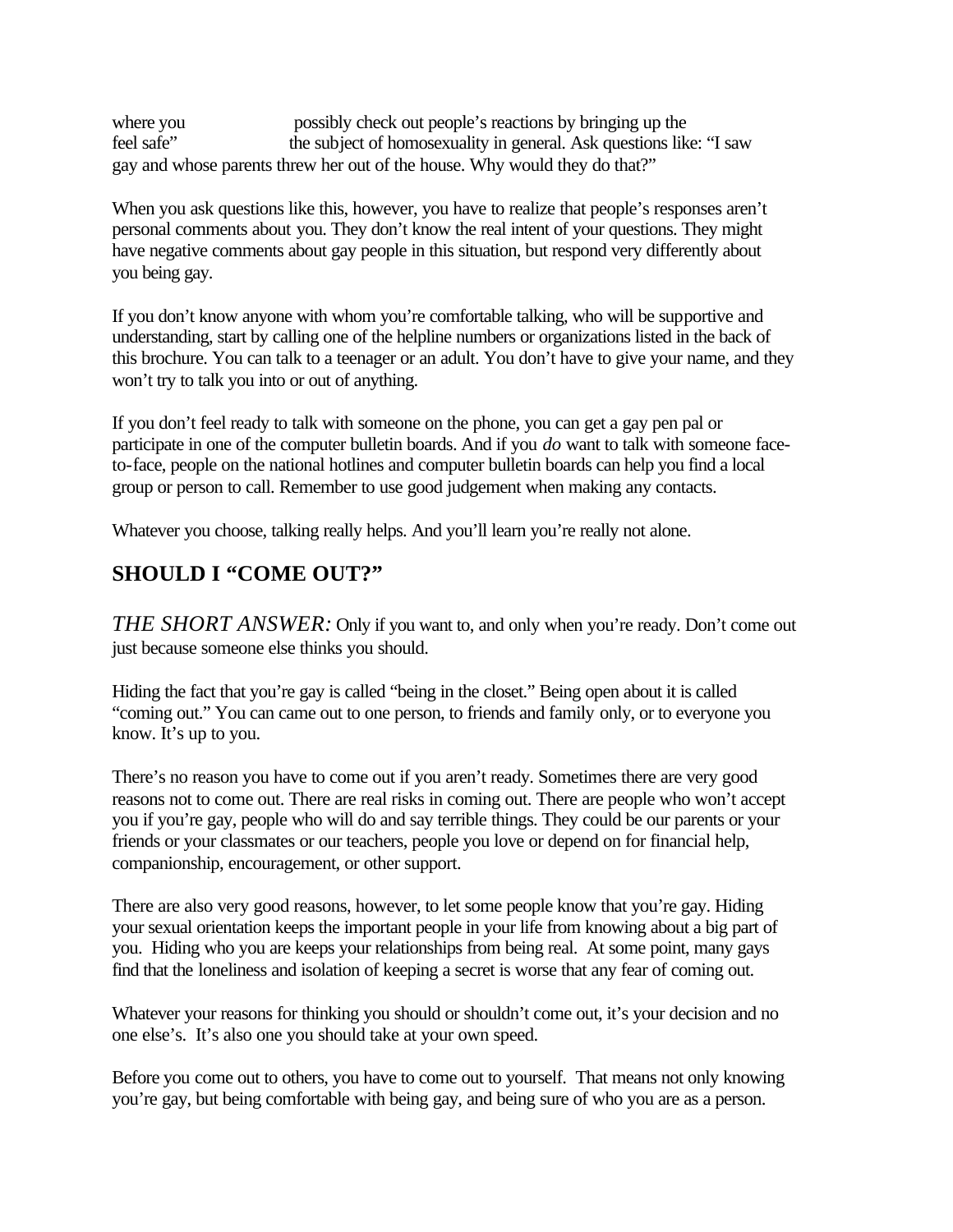Keep in mind that knowing you're gay is just being aware of one more piece of who you are. You're the same person you were before; you just know more about yourself. A lot gay teens have learned to say to themselves," I'm gay and that's OK."

Before you come out, you might want to be educated about being gay for your own information and because many people will have wrong ideas. You'll feel proud to know the facts if someone ask you a question or if you want to correct someone's lies about people. Read one of more of the books for teenagers listed in the back of this booklet and talk to other gay people on the phone or in person. By learning about their experiences and talking abut ourself, you'll know more about who you are and what to expect when you come out. Tell your new gay friends that you're getting ready to come out so they can support you.

That kind support system is really important when you're coming out. You'll want people around who care about you and will be there for you, whether it's just to talk or to give you a hug when you need one-or to give you a place to stay, if you need that . If you don't feel that you already have people like that, call the nearest PFLAG chapter or one of the other groups listed at the back of this booklet.

# **WHO SHOULD I TELL?**

*THE SHORT ANSWER:* To start only those people who you want to know.

Coming out isn't something that you do once and then it's over. You might come out now to your family and later to friends, or the other way around. You could come out only to one parent, or to a brother or sister, and later to the rest of the family.

The people you tell first should be the ones you trust the most. You need to be able to trust them not to hurt you, to accept you for who you are, and to respect your privacy and not tell anyone you don't want told.

Think about what you could lose be telling a particular person. If it's a parent, might they kick you out of the house? Cut you off from your friends? If it's a friend, are they likely to withdraw from you? Would they tell other kids at school? What would happen if they did?

Think also about what you could lose by *not* telling a a particular person. Is you relationship with your parents or your friend strained because you're keeping a secret from them? Would you be closer with them, and be able to get more support from them, if they understood why you were acting withdrawn?

Think abut what kinds of things you've been able to share with them in the past and how they reacted. If there's someone to whom you want to come out, and you aren't sure how they'll react, try to feel them out first. Get them talking about a book or a movie or a television show about gays. Use the questions on page 8, under "I feel so alone."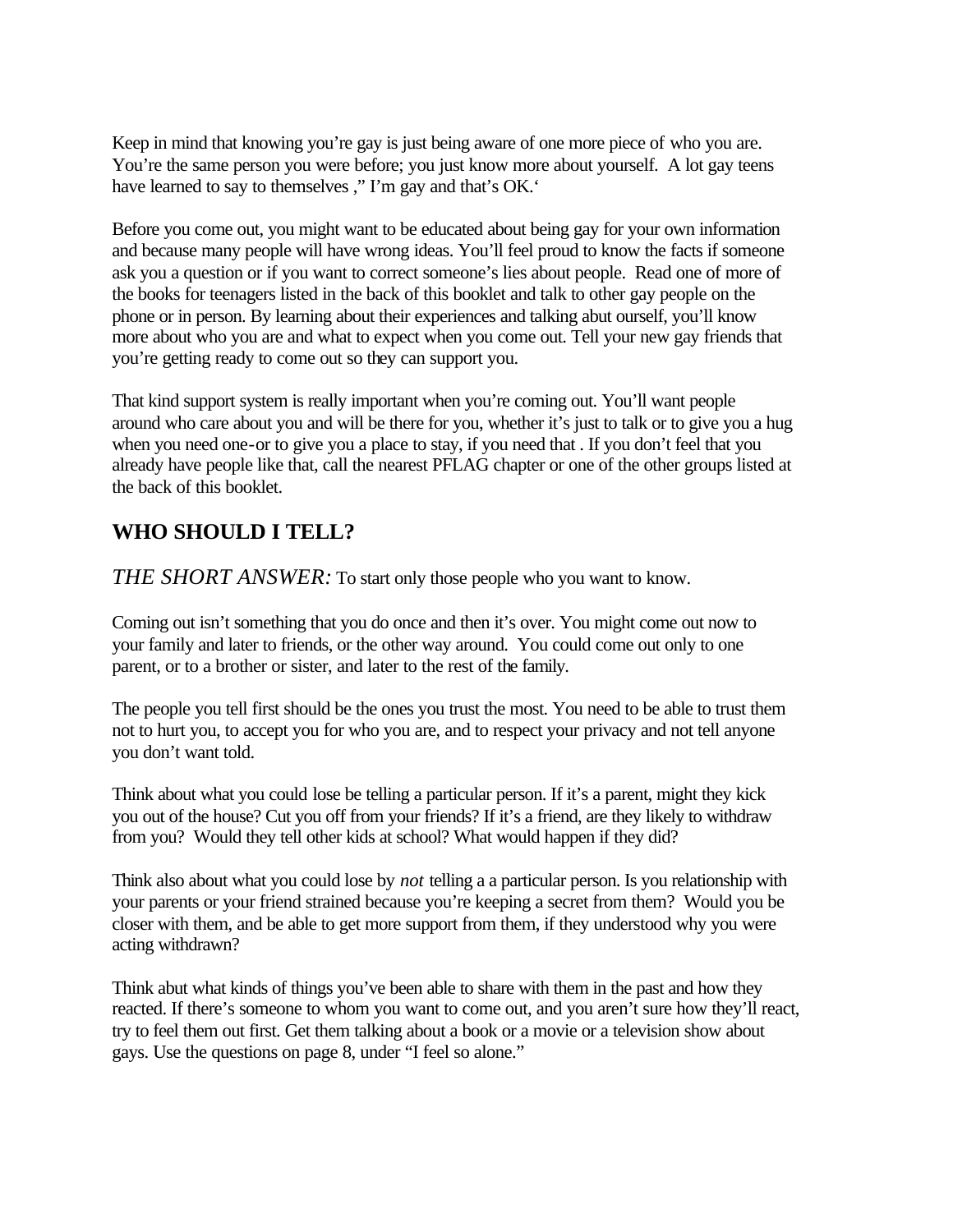Keep in mind that someone's reaction to a gay person in a movie might not be the same if that gay person is *their* daughter or *their* brother or *their* or *their friend*. And it can work both wayspeople might seem either more or less prejudiced in a hypothetical or movie-type situation than they would when responding to someone close to them.

For example, because homophobia is so common in our society-and still so widely accepted-a friend or a parent might, without thinking , joke about a gay character in a movie-or might do so because they think you expect that-but show far more thoughtfulness and desire to understand when responding to your coming out. On the other hand, parents or friends who seem accepting of gay characters in the media might be far less accepting of homosexuality in someone close to them.

To get a sense of how someone will react to *your* being gay, try to keep your questions specific, personal, and thought-provoking. Say you have a friend who has and older brother off at college, or in the military. You could say something like " I've been reading about gay groups on college campuses." or "I've been reading about gays in the military. Would you be upset be if *your*  brother came home and told you he was gay?" Your friend might surprise you and answer, "My brother is gay."

# **HOW DO I TELL MY PARENTS?**

*THE SHORT ANSWER:* When you're ready, and with care.

Many gay teens say that their relationship with their parents was much closer after they came out because it was more hones. They it was relief feel like they weren't keeping a secret any more.

PFLAG was founded by parents who wanted to support their gay sons and lesbian daughtersparents who wanted to work with their children for equal rights, and who wanted to welcome their sons' and daughters' lovers into their families.

But it doesn't always work that way. Some teens who come out to their parents are forced to leave home. Some parents become abusive. Some family relationships never recover.

Before you come out to your parents, there are some things for you to consider.

Think about your parents' general reaction to gays. Find out as much as you can, by observing your parents or asking indirect questions. Do they have gay friend ? Do they read books or go to movies that include gay relationships? Is their religion accepting of gays? Have you heard them say that there's nothing wrong with being gay?

Think about your relationship with your parents. Have they shown that they love you even when they're upset with you? Have they stuck by you even when you've done something they didn't like?

Be prepared. If you had to leave home, do you have a place to stay? If your parents cut off financial support, do you have someone else to whom can turn?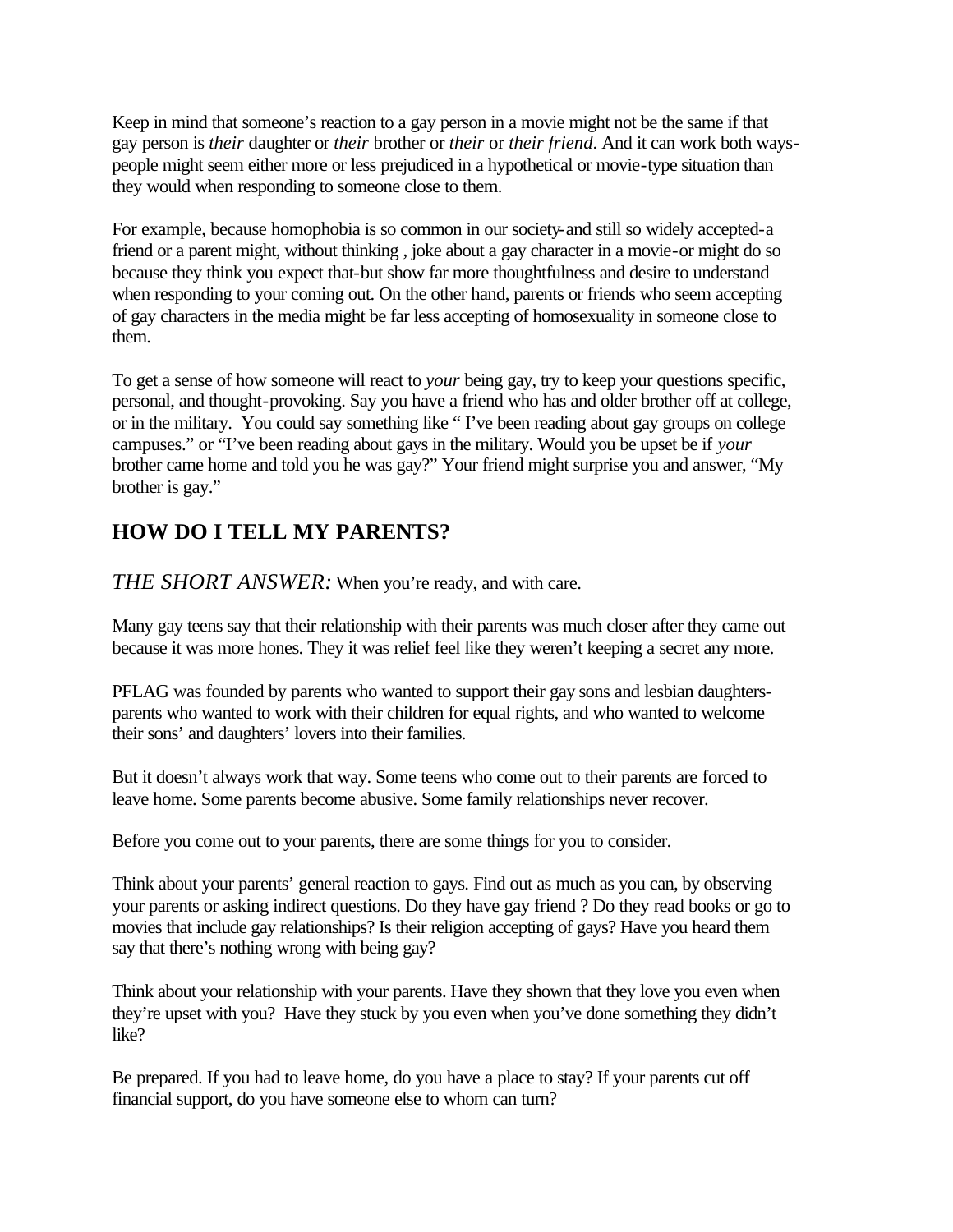If your answer to all of these questions is "no," *don't* come out to your parents until you have a safe place to go to and way to support yourself. You'll probably be better off waiting until you're on your own. You might decide never to tell them, because they wouldn't understand.

If your answer to all of these questions is "yes," then it's probably safe to tell them.

You're the only one who can answer those questions, and weigh the balance of :"yeses" and "nos," trust your gut. It's almost always frightening coming out to your parents, but if you're terrified about it, you should pay attention to that. Not all parents will be accepting.

If you decide you can and want to tell your parents, think about how you can make it easiest on them-and yourself. Try to think about how they're going to feel, and the questions they may have, so that you're ready for them. Call a local PFLAG chapter and speak to a parent who can talk with you about how your own parent might react.

It will also be best if you can pick a time when your parents are relaxed and not pressured by work or family worries. Otherwise, they may feel they don't have the time to deal with it, and shut you out.

Be prepared for your parents to need some time to accept your being gay-just as you probably needed some time yourself.

Remember that your parents are from an older generation-one that was more homophobic than yours. Even if they're accepting of gays in general, your parents may be shocked at learning that *you* are gay. They may not want to believe it at first, or they may want to try to bring in a psychiatrist to "cure" you.

Before the psychological and psychiatric associations concluded that homosexuality is perfectly normal, there were a lot of theories about how people became gay because of how their parents acted. Your parents may worry about what your being gay says about *them* and about whether they failed you in some way-and that worry can come out as anger and defensiveness.

Your parents could also feel that you've rejected them or their way of life by being gay, or that you've somehow ruined their dreams for you. There's often some of this feeling in *all*  relationships between teens and their parents, as the teen becomes more independent and parents have to let go of the image *they* have of what their son or daughter will be. Parents of gay teens may feel this sense of loss and rejection even more strongly.

Even if they don't have those reactions, your parents are probably going to feel worried about your about whether this will put you in danger, about whether your life will be happy, about whether you'll have a family of your own. That can make them want to ignore or deny what you've told them.

They may worry about how they're going to tell *their* parents and friends . They'll be starting a coming out process of their own.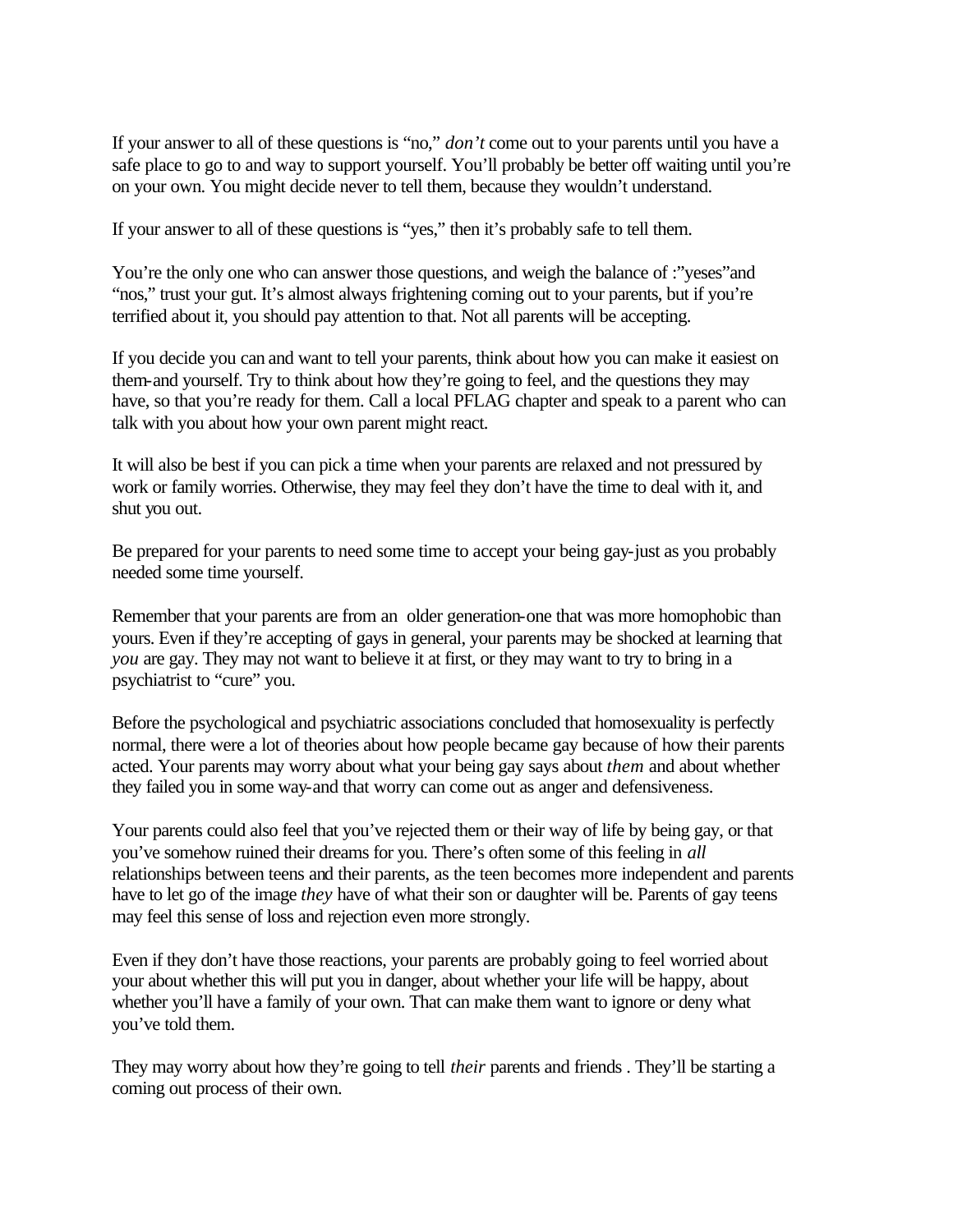The best thing you can do is be ready with answers-or suggest people with whom they can talk. The more homework you've done, and the more self-assured you seem, the more you'll convince your parents that you're ready to take responsibility for yourself. Then they won't worry so much about you.

PFLAG can help a lot with that-with suggested books, videos, and information for you and your parents, and by providing contacts with other families who have gay and lesbian children, or counselors who can help your parents work through their feelings.

And remember-you don't have to come out to both parents at once. Many teens have talked first to the parent they thought would be more accepting or with whom it was easiest to talk. Recognize, though, that confiding in only one parent may cause hurt and tension between your parents-hurt because the parent who is not told may feel slighted when he or she finds out, and tension because the parent you *do* talk to will now have the burden of explaining your silence-or of keeping a secret until you are ready to talk to the other parent. Think it through if you plan to tell just one parent.

Most importantly, make sure that you have other people with whom to talk, because, even when coming out to your parents is relatively easy, it's hard . The more support you have, the better.

# **WILL I LOSE MY STRAIGHT FRIENDS? AND WHERE DO I FIND GAY FRIENDS?**

*THE SHORT ANSWER:* To the first question-probably not. And to the second-everywhere.

Many teens say they have more straight friends now that they're "out," and that they're a lot happier and more confident since coming out. It's easier to be close to people when you 're not hiding anything and when you're comfortable with yourself.

Some teens, however, have had horrible experiences coming out at school. Particularly in small towns or rural areas, and where there are a lot people belonging fundamentalist religions, discrimination against gays is still strong. And kids can very cruel, especially when they're unsure of themselves and are looking for ways to build themselves up. They can harass you make your life miserable. Gay teens have a very high drop-out rate because of the way they're treated. Right now, only one state-Massachusetts-has a law that prohibits discrimination in the public schools based on sexual orientation.

If you want come out to friends, be careful to trust only friends who will respect your privacy and confidentiality. Friends who tend to gossip can cause problems, even if they don't mean to hurt you.

Some friends will be supportive right away. (Both guys and girls say it's generally easier to come out to girls.) One or two friends might have already guessed that you're gay. You may find that you already have gay friends, and didn't know it .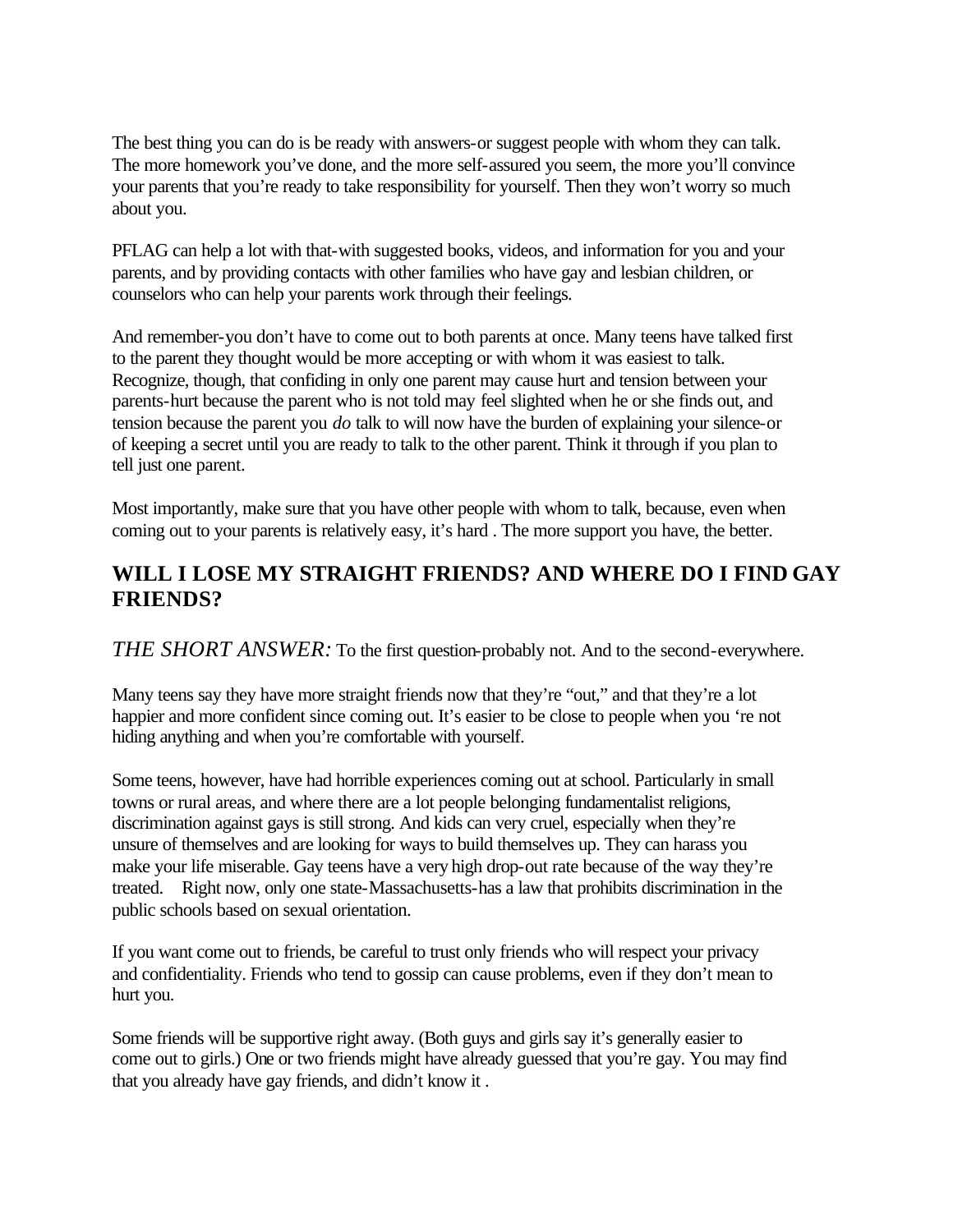Some friends may need time to adjust to the idea of your being gay. Some may wonder if your coming out to them is a way of coming on to them, and that might make them feel uncomfortable . Some may wonder, since you're a close friend and you're gay, whether they're gay too. Just as you did with your parents, try to think about how each friend is likely to feel, and how you can let them see that you haven't changed. Just as with your parents, offering them some of the books listed in the back of this booklet can help.

Talking to gay friends about their coming-out experiences can also help. Finding new friends who are gay is really important-friends who know exactly what you're going through because they've "been there," or are in the process of coming out themselves.

Gay youth organizations are a good place to start, because there you won't have to try to figure out whether another teen is gay or not. Most major cities have gay youth organizations where you'll be able to meet people easily. You'll find new friends with whom you can share experiences and support and learn more about yourself.

If you're in a small town or in the country, it may be harder to find groups like these. In that case, you can meet people through the pen pal programs and computer bulletin boards listed in the back of this booklet. The organizations in the resources directory can also help you find more specific groups, such as organizations of gay and lesbian African Americans, Arabs, Asians, or Latinos, or support groups for gays and lesbians with disabilities.

And Remember - even if it seems to you that you must be the only gay person at your school, you aren't. With as much as 10% of the population being gay, there are other gay students at your school whom you might already know-but not know that they're gay- or whom you might not yet have met. Gay people joke sometimes about having "gaydar," a type of "radar"for telling who is and isn't gay. Figuring out who is gay, if they're not completely "out," is like figuring out if someone' interested in you. Sometimes you can tell, sometimes you can't. You'll get better at it with experience.

### **Can I Have A** Family of my own?

## *THE SHORT ANSWER:* Yes.

Many gay people hold wedding ceremonies to celebrate their commitment top each other and to share their relationship with family and friends. While only a few religions, and no states, perform or witness these ceremonies, attitudes are beginning to change. More and more companies, such as IBM and American Express, now treat gay partners like any other married couples, and provide health care coverage for their gay employees' partners. President Clinton's Administration has used the words "you and your significant other" instead of "you and your souse" in recognition of gay partners.

Many gay couples are also raising children together. Some lesbians have used artificial insemination in order to conceive a child. Other gays and lesbians, who came out after they'd been involved in heterosexual relationships, are raising the children from those relationships with